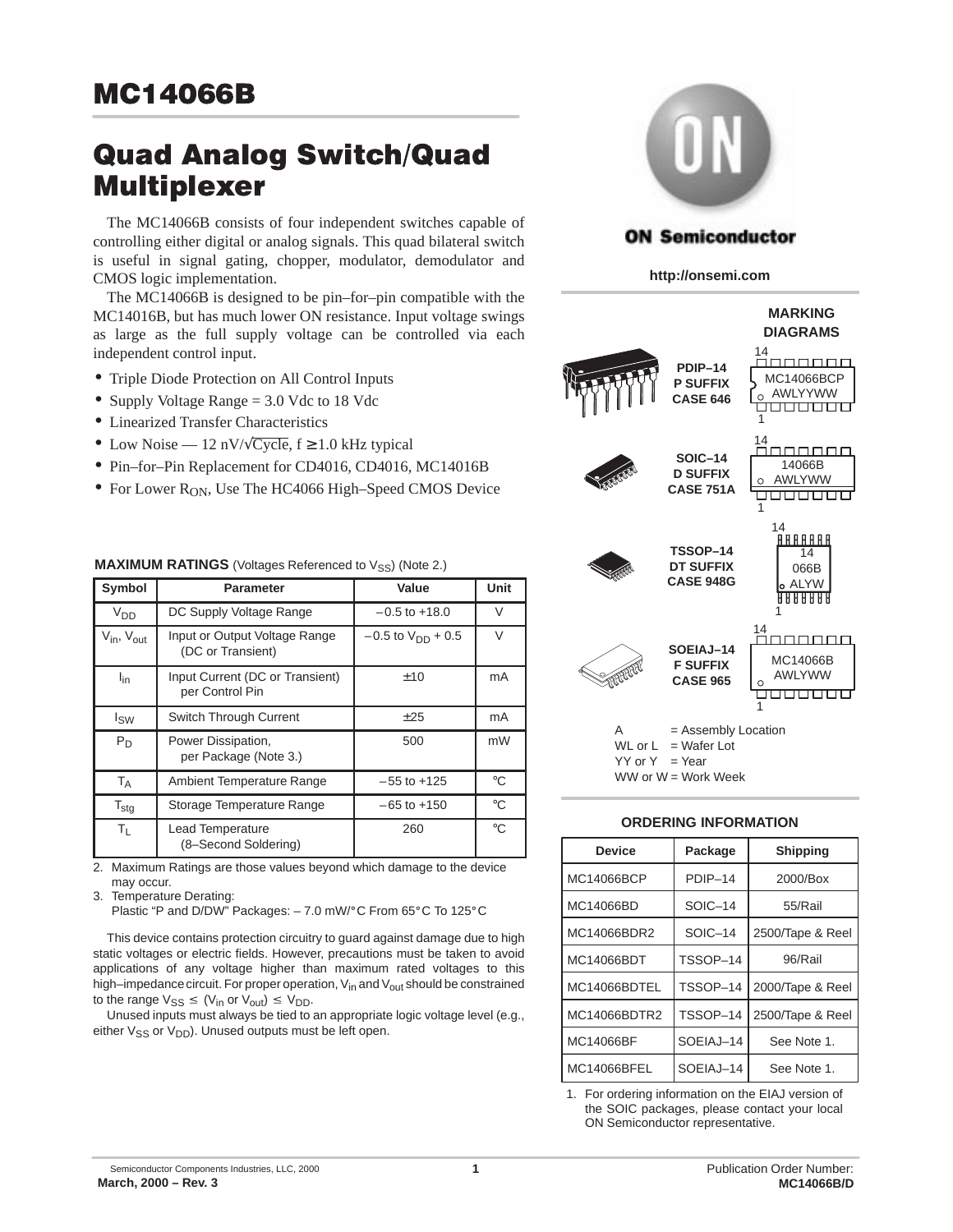#### **PIN ASSIGNMENT**

|                | 14                                       | <b>V<sub>DD</sub></b> |
|----------------|------------------------------------------|-----------------------|
| $\overline{2}$ | 13                                       | CONTROL 1             |
| 3              | 12                                       | CONTROL 4             |
|                | 11                                       | IN <sub>4</sub>       |
| 5              | 10                                       | $J$ out 4             |
| 6              | 9                                        | OUT <sub>3</sub>      |
|                | 8                                        | IN <sub>3</sub>       |
|                | IN 1 $\square$<br>CONTROL 2<br>CONTROL 3 |                       |





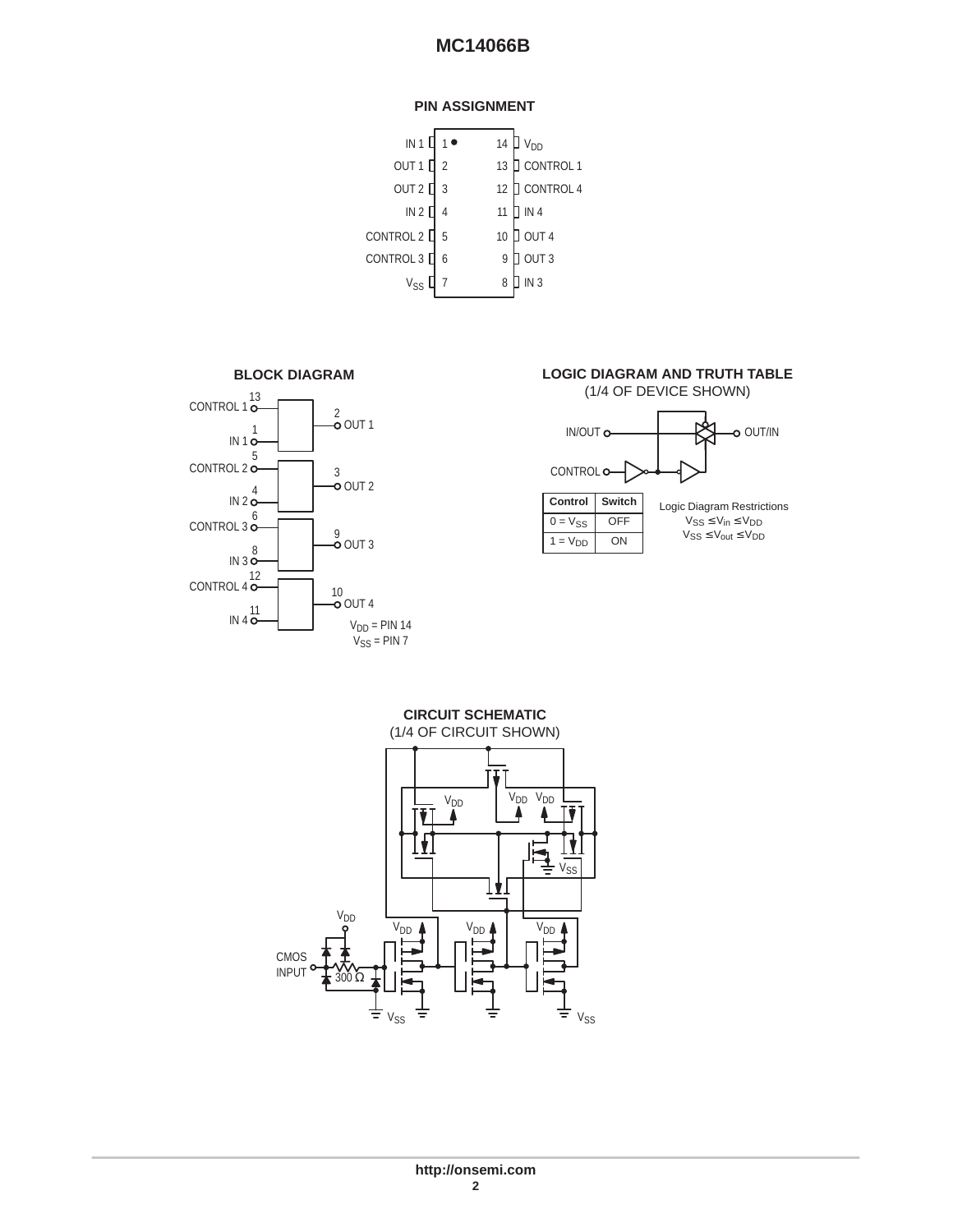#### 

|                                                                               |                         |                                                      |                                                                                                                                                                 |                                                                                  | $-55^{\circ}$ C                                                                  |                                                                                         | $25^{\circ}$ C                                                                                      |                                                                                  |                                                                                  | $125^{\circ}$ C                                                         |           |
|-------------------------------------------------------------------------------|-------------------------|------------------------------------------------------|-----------------------------------------------------------------------------------------------------------------------------------------------------------------|----------------------------------------------------------------------------------|----------------------------------------------------------------------------------|-----------------------------------------------------------------------------------------|-----------------------------------------------------------------------------------------------------|----------------------------------------------------------------------------------|----------------------------------------------------------------------------------|-------------------------------------------------------------------------|-----------|
| Characteristic                                                                | Symbol                  | <b>V<sub>DD</sub></b>                                | <b>Test Conditions</b>                                                                                                                                          | Min                                                                              | Max                                                                              | Min                                                                                     | Typ $(4.)$                                                                                          | Max                                                                              | Min                                                                              | <b>Max</b>                                                              | Unit      |
| <b>SUPPLY REQUIREMENTS (Voltages Referenced to VEE)</b>                       |                         |                                                      |                                                                                                                                                                 |                                                                                  |                                                                                  |                                                                                         |                                                                                                     |                                                                                  |                                                                                  |                                                                         |           |
| Power Supply Voltage<br>Range                                                 | V <sub>DD</sub>         |                                                      |                                                                                                                                                                 | 3.0                                                                              | 18                                                                               | 3.0                                                                                     | $\overline{\phantom{0}}$                                                                            | 18                                                                               | 3.0                                                                              | 18                                                                      | V         |
| Quiescent Current Per<br>Package                                              | $I_{DD}$                | 5.0<br>10<br>15                                      | Control Inputs:<br>$V_{in} = V_{SS}$ or $V_{DD}$ ,<br>Switch I/O: $V_{SS} \leq V_{I/O}$<br>$\leq$ V <sub>DD</sub> , and<br>$\Delta V_{switch} \leq 500$ mV (5.) | $\overline{\phantom{m}}$<br>$\overline{\phantom{m}}$<br>$\overline{\phantom{m}}$ | 0.25<br>0.5<br>1.0                                                               | $\overline{\phantom{m}}$<br>$\overline{\phantom{m}}$<br>$\overline{\phantom{m}}$        | 0.005<br>0.010<br>0.015                                                                             | 0.25<br>0.5<br>1.0                                                               | $\overline{\phantom{m}}$<br>$\overline{\phantom{m}}$<br>$\overline{\phantom{m}}$ | 7.5<br>15<br>30                                                         | $\mu A$   |
| <b>Total Supply Current</b><br>(Dynamic Plus Quiescent,<br>Per Package        | $I_{D(AV)}$             | 5.0<br>10<br>15                                      | $T_A = 25^\circ \text{C}$ only The<br>channel component,<br>$(V_{in} - V_{out})/R_{on}$ , is<br>not included.)                                                  |                                                                                  | Typical                                                                          |                                                                                         | $(0.07 \mu A/kHz) f + I_{DD}$<br>$(0.20 \mu A/kHz)$ f + $I_{DD}$<br>$(0.36 \mu A/kHz)$ f + $I_{DD}$ |                                                                                  |                                                                                  |                                                                         | μA        |
| <b>CONTROL INPUTS</b> (Voltages Referenced to V <sub>SS</sub> )               |                         |                                                      |                                                                                                                                                                 |                                                                                  |                                                                                  |                                                                                         |                                                                                                     |                                                                                  |                                                                                  |                                                                         |           |
| Low-Level Input Voltage                                                       | $V_{IL}$                | 5.0<br>10<br>15                                      | $R_{on}$ = per spec,<br>$I_{off}$ = per spec                                                                                                                    | $\qquad \qquad -$<br>$\hspace{0.1mm}-\hspace{0.1mm}$                             | 1.5<br>3.0<br>4.0                                                                | $\overline{\phantom{m}}$<br>$\overline{\phantom{m}}$<br>$\overline{\phantom{m}}$        | 2.25<br>4.50<br>6.75                                                                                | $1.5\,$<br>3.0<br>4.0                                                            | $\overline{\phantom{m}}$<br>$\overline{\phantom{m}}$<br>$\overline{\phantom{m}}$ | 1.5<br>3.0<br>4.0                                                       | V         |
| High-Level Input Voltage                                                      | V <sub>IH</sub>         | 5.0<br>10<br>15                                      | $R_{on}$ = per spec,<br>$I_{off}$ = per spec                                                                                                                    | 3.5<br>7.0<br>11                                                                 | $\overline{\phantom{m}}$<br>$\overline{\phantom{m}}$<br>$\overline{\phantom{m}}$ | 3.5<br>7.0<br>11                                                                        | 2.75<br>5.50<br>8.25                                                                                | $\overline{\phantom{m}}$<br>$\overline{\phantom{m}}$<br>$\overline{\phantom{m}}$ | 3.5<br>7.0<br>11                                                                 | $\equiv$<br>$\hspace{0.1mm}-\hspace{0.1mm}$<br>$\overline{\phantom{0}}$ | $\vee$    |
| Input Leakage Current                                                         | $I_{in}$                | 15                                                   | $V_{in} = 0$ or $V_{DD}$                                                                                                                                        | $\overline{\phantom{m}}$                                                         | ± 0.1                                                                            |                                                                                         | ±0.00001                                                                                            | ± 0.1                                                                            |                                                                                  | ± 1.0                                                                   | $\mu$ A   |
| Input Capacitance                                                             | $C_{in}$                | $\overline{\phantom{m}}$                             |                                                                                                                                                                 | $\overline{\phantom{0}}$                                                         |                                                                                  | $\overline{\phantom{0}}$                                                                | 5.0                                                                                                 | 7.5                                                                              |                                                                                  |                                                                         | pF        |
| <b>SWITCHES IN AND OUT</b> (Voltages Referenced to V <sub>SS</sub> )          |                         |                                                      |                                                                                                                                                                 |                                                                                  |                                                                                  |                                                                                         |                                                                                                     |                                                                                  |                                                                                  |                                                                         |           |
| Recommended Peak-to-<br>Peak Voltage Into or Out<br>of the Switch             | V <sub>I/O</sub>        |                                                      | Channel On or Off                                                                                                                                               | 0                                                                                | V <sub>DD</sub>                                                                  | $\mathbf 0$                                                                             |                                                                                                     | <b>V<sub>DD</sub></b>                                                            | $\mathbf 0$                                                                      | V <sub>DD</sub>                                                         | $V_{p-p}$ |
| Recommended Static or<br>Dynamic Voltage Across<br>the Switch (5.) (Figure 1) | $\Delta \rm V_{switch}$ | $\overline{\phantom{m}}$                             | Channel On                                                                                                                                                      | $\mathbf 0$                                                                      | 600                                                                              | $\mathbf 0$                                                                             | $\overline{\phantom{0}}$                                                                            | 600                                                                              | $\mathbf 0$                                                                      | 300                                                                     | mV        |
| Output Offset Voltage                                                         | Voo                     | $\overline{\phantom{m}}$                             | $V_{in} = 0$ V, No Load                                                                                                                                         | $\overline{\phantom{m}}$                                                         | $\overline{\phantom{m}}$                                                         | $\overline{\phantom{m}}$                                                                | 10                                                                                                  | $\overline{\phantom{m}}$                                                         | $\overline{\phantom{m}}$                                                         |                                                                         | $\mu V$   |
| <b>ON Resistance</b>                                                          | $R_{on}$                | $5.0\,$<br>10<br>15                                  | $\Delta V_{switch} \leq 500$ mV $^{(5)}$ ,<br>$V_{in} = V_{IL}$ or $V_{IH}$<br>(Control), and $V_{in}$ =<br>0 to V <sub>DD</sub> (Switch)                       | $\overline{\phantom{m}}$<br>$\overline{\phantom{m}}$<br>$\overline{\phantom{m}}$ | 800<br>400<br>220                                                                | $\overline{\phantom{m}}$<br>$\overline{\phantom{0}}$                                    | 250<br>120<br>80                                                                                    | 1050<br>500<br>280                                                               | $\overline{\phantom{m}}$<br>$\overline{\phantom{m}}$<br>$\overline{\phantom{m}}$ | 1200<br>520<br>300                                                      | $\Omega$  |
| ∆ON Resistance Between<br>Any Two Channels<br>in the Same Package             | $\Delta R_{\text{on}}$  | 5.0<br>10<br>15                                      |                                                                                                                                                                 |                                                                                  | 70<br>50<br>45                                                                   | $\overline{\phantom{m}}$<br>$\hspace{0.1mm}-\hspace{0.1mm}$<br>$\overline{\phantom{0}}$ | 25<br>10<br>10                                                                                      | 70<br>50<br>45                                                                   | $\hspace{0.1mm}-\hspace{0.1mm}$<br>$\overline{\phantom{m}}$                      | 135<br>95<br>65                                                         | Ω         |
| Off-Channel Leakage<br>Current (Figure 6)                                     | $I_{\text{off}}$        | 15                                                   | $V_{in} = V_{IL}$ or $V_{IH}$<br>(Control) Channel to<br>Channel or Any One<br>Channel                                                                          | $\overline{\phantom{m}}$                                                         | ±100                                                                             | $\overline{\phantom{m}}$                                                                | ± 0.05                                                                                              | ±100                                                                             | $\overline{\phantom{m}}$                                                         | ±1000                                                                   | nA        |
| Capacitance, Switch I/O                                                       | $C_{VQ}$                | $\overline{\phantom{m}}$                             | Switch Off                                                                                                                                                      |                                                                                  |                                                                                  | $\overline{\phantom{m}}$                                                                | 10                                                                                                  | 15                                                                               | $\overline{\phantom{m}}$                                                         | $\qquad \qquad =$                                                       | pF        |
| Capacitance, Feedthrough<br>(Switch Off)                                      | $C_{I/O}$               | $\overline{\phantom{m}}$<br>$\overline{\phantom{m}}$ |                                                                                                                                                                 | $\overline{\phantom{m}}$                                                         |                                                                                  |                                                                                         | 0.47                                                                                                | $\overline{\phantom{m}}$                                                         | $\overline{\phantom{m}}$                                                         |                                                                         | pF        |

  4. Data labeled "Typ" is not to be used for design purposes, but is intended as an indication of the IC's potential performance.

5. For voltage drops across the switch ( $\Delta V_{switch}$ ) > 600 mV ( > 300 mV at high temperature), excessive V<sub>DD</sub> current may be drawn; i.e. the current out of the switch may contain both V<sub>DD</sub> and switch input components. The reliability of the device will be unaffected unless the<br>Maximum Ratings are exceeded. (See first page of this data sheet.)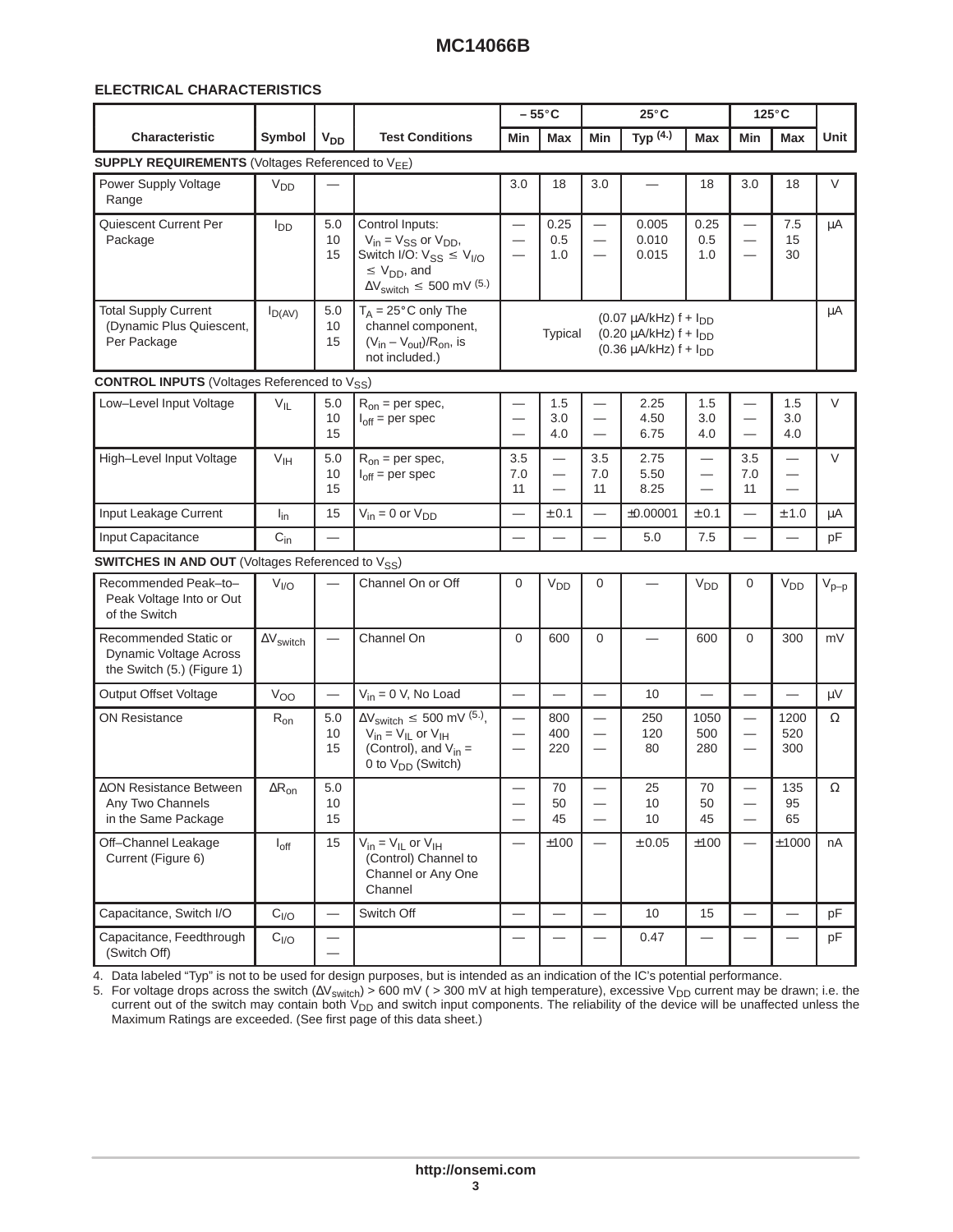| Characteristic                                                                                                                                                                                                                                                                                        | Symbol                              | V <sub>DD</sub><br><b>Vdc</b> | Min                                                              | Typ $(7.)$      | <b>Max</b>               | Unit       |
|-------------------------------------------------------------------------------------------------------------------------------------------------------------------------------------------------------------------------------------------------------------------------------------------------------|-------------------------------------|-------------------------------|------------------------------------------------------------------|-----------------|--------------------------|------------|
| Propagation Delay Times<br>$V_{SS} = 0$ Vdc<br>Input to Output ( $R_L = 10 k\Omega$ )<br>t <sub>PLH</sub> , t <sub>PHL</sub> = (0.17 ns/pF) $C_L$ + 15.5 ns<br>t <sub>PLH</sub> , t <sub>PHL</sub> = (0.08 ns/pF) $C_L$ + 6.0 ns<br>t <sub>PLH</sub> , t <sub>PHL</sub> = (0.06 ns/pF) $C_L$ + 4.0 ns | t <sub>PLH</sub> , t <sub>PHL</sub> | 5.0<br>10<br>15               | $\overline{\phantom{0}}$                                         | 20<br>10<br>7.0 | 40<br>20<br>15           | ns         |
| Control to Output ( $R_L = 1$ k $\Omega$ ) (Figure 2)<br>Output "1" to High Impedance                                                                                                                                                                                                                 | $t_{PHZ}$                           | 5.0<br>10<br>15               | —<br>$\overline{\phantom{0}}$<br>$\overline{\phantom{0}}$        | 40<br>35<br>30  | 80<br>70<br>60           | ns         |
| Output "0" to High Impedance                                                                                                                                                                                                                                                                          | $t_{PLZ}$                           | 5.0<br>10<br>15               | $\overline{\phantom{0}}$<br>$\overline{\phantom{0}}$             | 40<br>35<br>30  | 80<br>70<br>60           | ns         |
| High Impedance to Output "1"                                                                                                                                                                                                                                                                          | t <sub>PZH</sub>                    | $5.0$<br>10<br>15             | $\equiv$<br>$\overline{\phantom{0}}$                             | 60<br>20<br>15  | 120<br>40<br>30          | ns         |
| High Impedance to Output "0"                                                                                                                                                                                                                                                                          | t <sub>PZL</sub>                    | 5.0<br>10<br>15               | $\equiv$<br>$\overline{\phantom{0}}$<br>$\overline{\phantom{0}}$ | 60<br>20<br>15  | 120<br>40<br>30          | ns         |
| Second Harmonic Distortion<br>$V_{SS} = -5$ Vdc<br>( $V_{in}$ = 1.77 Vdc, RMS Centered @ 0.0 Vdc,<br>$R_L = 10 k\Omega$ , f = 1.0 kHz)                                                                                                                                                                |                                     | 5.0                           | $\equiv$                                                         | 0.1             | $\overline{\phantom{0}}$ | %          |
| Bandwidth (Switch ON) (Figure 3)<br>$V_{SS} = -5$ Vdc<br>$(R_L = 1 k\Omega, 20 Log (V_{out}/V_{in}) = -3 dB, C_L = 50 pF,$<br>$V_{in} = 5 V_{p-p}$                                                                                                                                                    | $\overline{\phantom{0}}$            | 5.0                           | $\overline{\phantom{0}}$                                         | 65              |                          | <b>MHz</b> |
| Feedthrough Attenuation (Switch OFF)<br>$V_{SS} = -5$ Vdc<br>$(V_{in} = 5 V_{D-D}, R_L = 1 k\Omega, f_{in} = 1.0 MHz)$ (Figure 3)                                                                                                                                                                     | $\equiv$                            | 5.0                           | $\overline{\phantom{0}}$                                         | $-50$           |                          | dB         |
| Channel Separation (Figure 4)<br>$V_{SS} = -5$ Vdc<br>$(V_{in} = 5 V_{p-p}, R_L = 1 k\Omega, f_{in} = 8.0 MHz)$<br>(Switch A ON, Switch B OFF)                                                                                                                                                        |                                     | 5.0                           |                                                                  | $-50$           |                          | dB         |
| Crosstalk, Control Input to Signal Output (Figure 5)<br>$V_{SS} = -5$ Vdc<br>$(R_1 = 1 k\Omega, R_L = 10 k\Omega,$ Control $t_{TLH} = t_{THL} = 20$ ns)                                                                                                                                               |                                     | 5.0                           |                                                                  | 300             |                          | $mV_{p-p}$ |

7. Data labelled "Typ" is not to be used for design purposes but is intended as an indication of the IC's potential performance.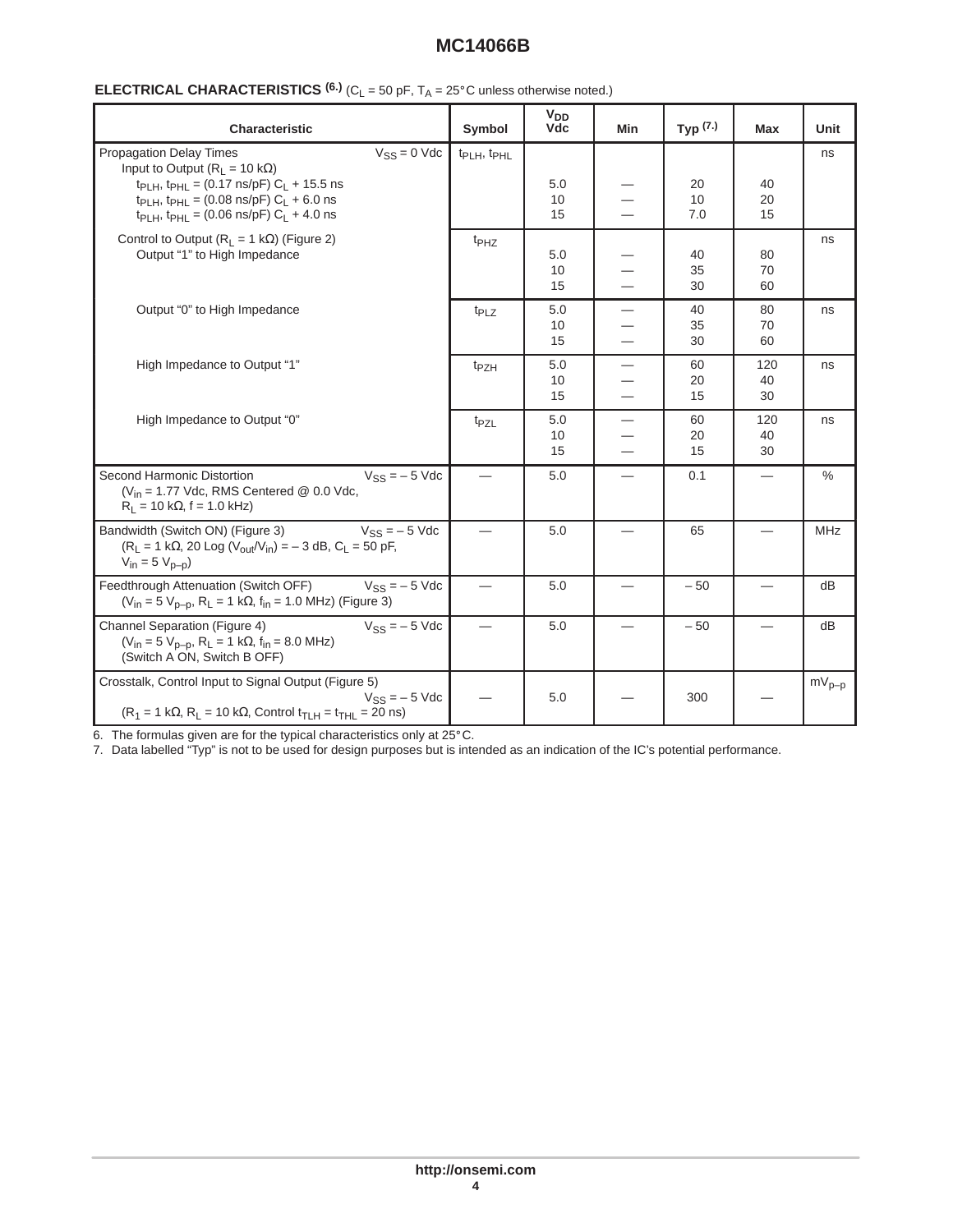#### **TEST CIRCUITS**









 $\bm{\mathsf{V}}_\mathsf{C}$  =  $\bm{\mathsf{V}}_\mathsf{DD}$  for bandwidth test  $V_C$  =  $V_{SS}$  for feedthrough test



**Figure 3. Bandwidth and Feedthrough Attenuation**



**Control to Output**



**Figure 4. Channel Separation**



**Figure 6. Off Channel Leakage**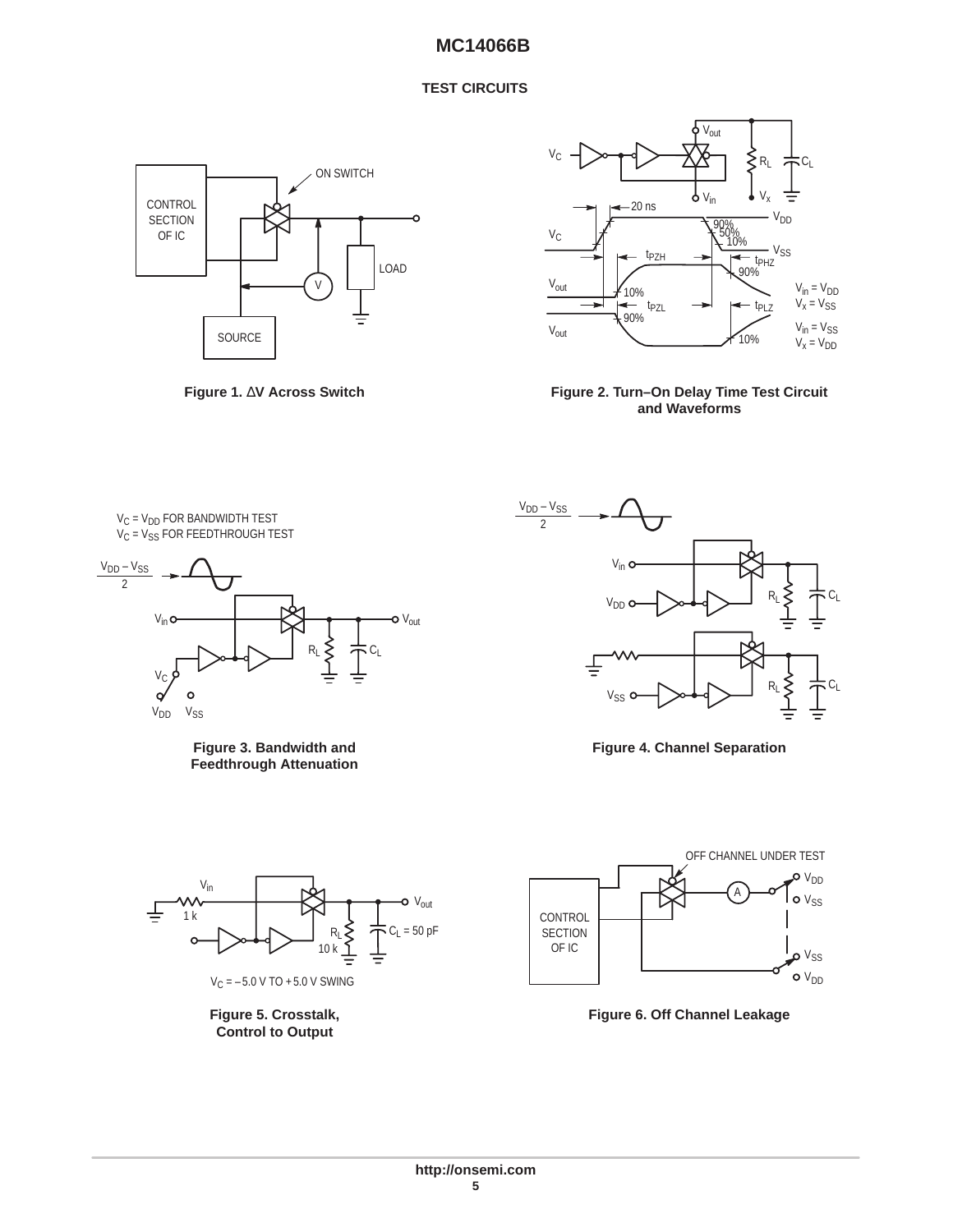

**Figure 7. Channel Resistance (RON) Test Circuit** 



#### **TYPICAL RESISTANCE CHARACTERISTICS**

**Figure 11. Comparison at 25°C, V<sub>DD</sub> = -V<sub>SS</sub>**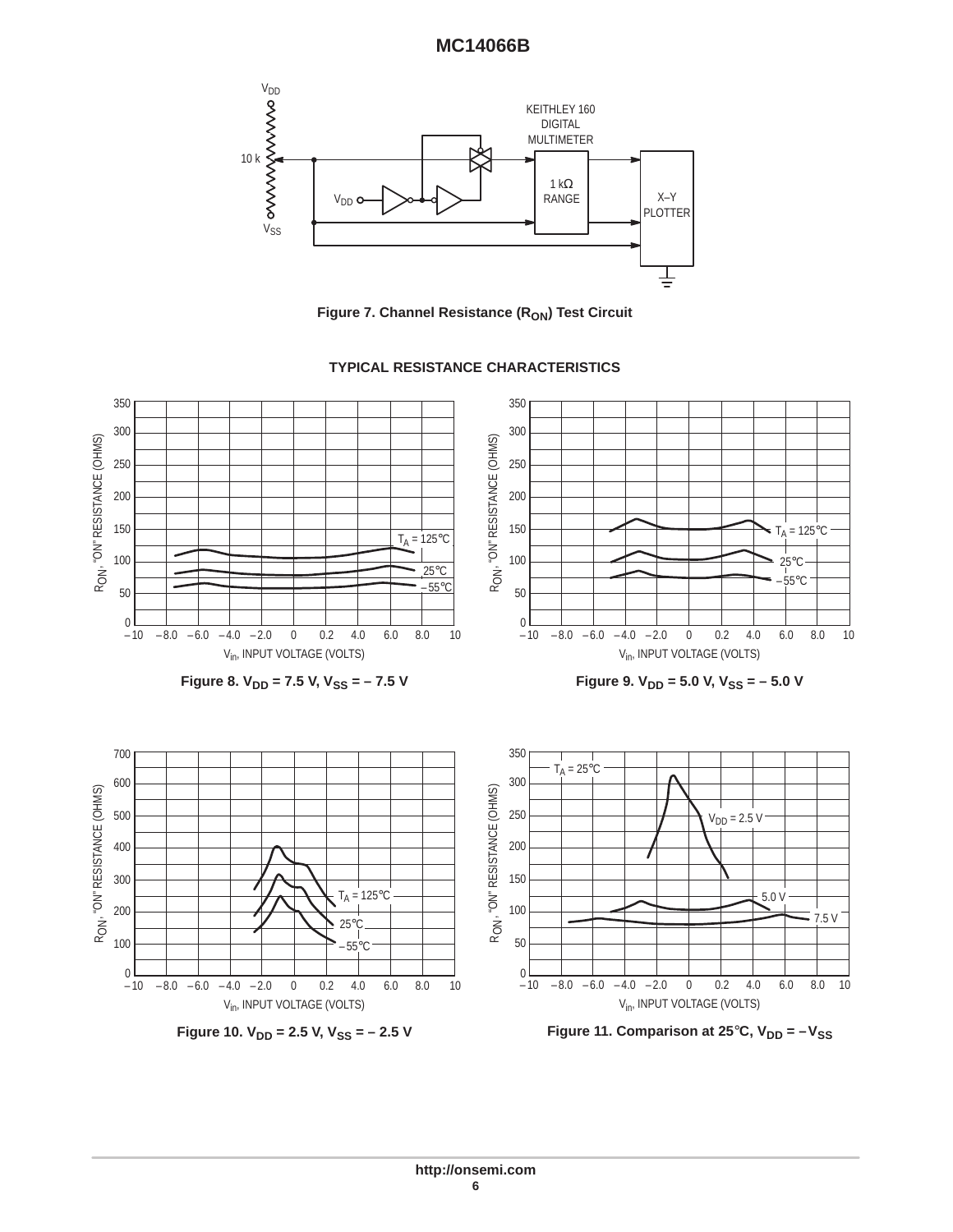#### **APPLICATIONS INFORMATION**

Figure A illustrates use of the Analog Switch. The 0– to–5 volt digital control signal is used to directly control a 5 volt peak–to–peak analog signal.

The digital control logic levels are determined by  $V_{DD}$ and  $V_{SS}$ . The  $V_{DD}$  voltage is the logic high voltage, the  $V_{SS}$ voltage is logic low. For the example,  $V_{DD} = +5 V = logic$ high at the control inputs;  $V_{SS} = GND = 0$  V = logic low.

The maximum analog signal level is determined by  $V_{DD}$ and V<sub>SS</sub>. The analog voltage must not swing higher than  $V_{DD}$  or lower than  $V_{SS}$ .

The example shows a 5 volt peak–to–peak signal which allows no margin at either peak. If voltage transients above  $V<sub>DD</sub>$  and/or below  $V<sub>SS</sub>$  are anticipated on the analog channels, external diodes  $(D_x)$  are recommended as shown in Figure B. These diodes should be small signal types able to absorb the maximum anticipated current surges during clipping.

The *absolute* maximum potential difference between  $V_{DD}$  and  $V_{SS}$  is 18.0 volts. Most parameters are specified up to 15 volts which is the *recommended* maximum difference between V<sub>DD</sub> and V<sub>SS</sub>.



**Figure A. Application Example**



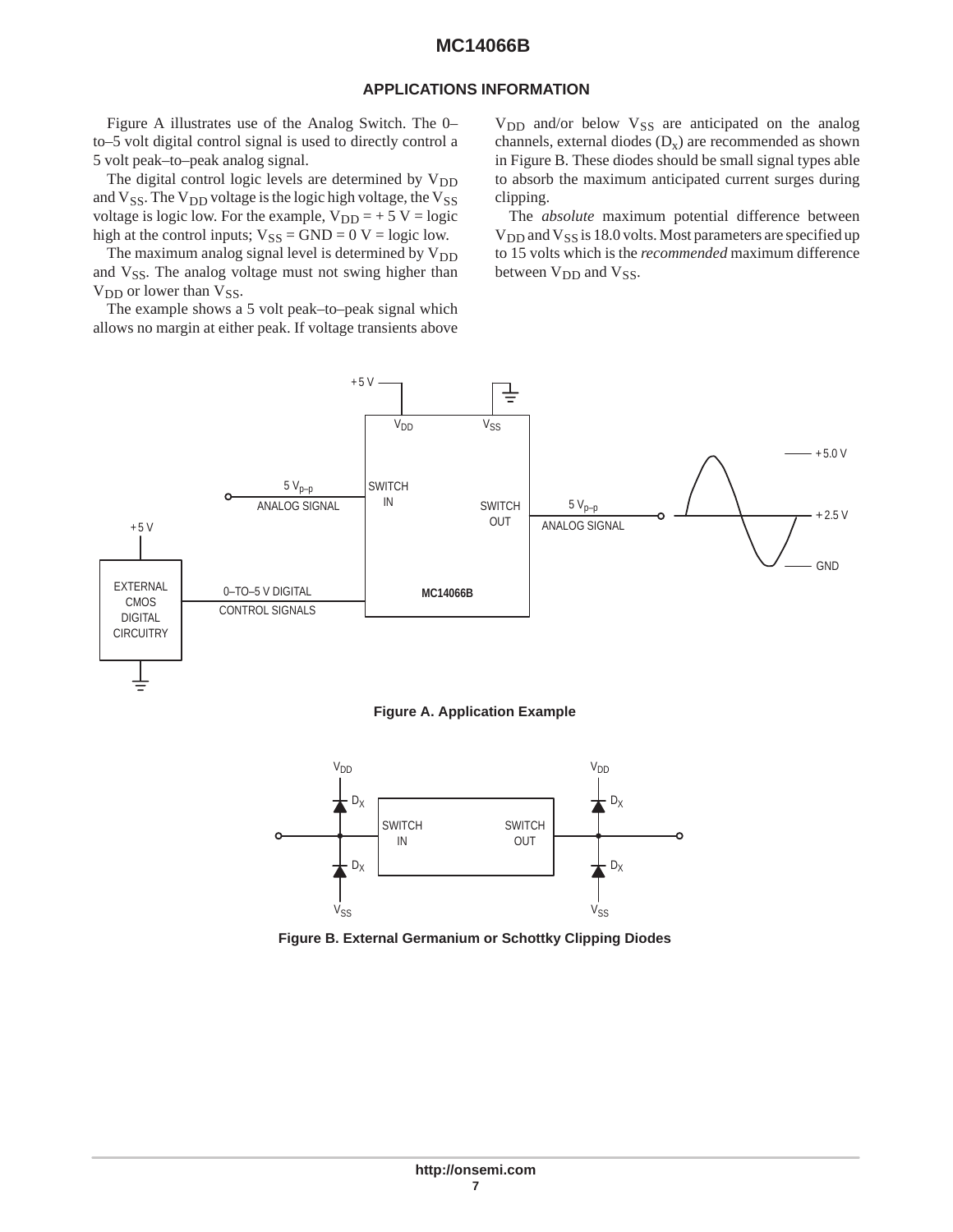### **PACKAGE DIMENSIONS**



NOTES:<br>
1. DIMENSIONING AND TOLERANCING PER ANSI<br>
Y14.5M, 1982.<br>
2. CONTROLLING DIMENSION: INCH.<br>
3. DIMENSION L TO CENTER OF LEADS WHEN<br>
FORMED PARALLEL.<br>
4. DIMENSION B DOES NOT INCLUDE MOLD FLASH.<br>
5. ROUNDED CORNERS OP

|     |            |            | <b>INCHES</b> | <b>MILLIMETERS</b> |              |  |
|-----|------------|------------|---------------|--------------------|--------------|--|
|     | <b>DIM</b> | <b>MIN</b> | <b>MAX</b>    | <b>MIN</b>         | <b>MAX</b>   |  |
|     | А          | 0.715      | 0.770         | 18.16              | 18.80        |  |
|     | B          | 0.240      | 0.260         | 6.10               | 6.60         |  |
|     | C          | 0.145      | 0.185         | 3.69               | 4.69         |  |
|     | D          | 0.015      | 0.021         | 0.38               | 0.53         |  |
|     | F          | 0.040      | 0.070         | 1.02               | 1.78         |  |
|     | G          | 0.100 BSC  |               | 2.54 BSC           |              |  |
|     | н          | 0.052      | 0.095         | 1.32               | 2.41         |  |
|     |            | 0.008      | 0.015         | 0.20               | 0.38         |  |
|     | к          | 0.115      | 0.135         | 2.92               | 3.43         |  |
|     |            | 0.290      | 0.310         | 7.37               | 7.87         |  |
| J   | м          | ---        | $10^{\circ}$  | ---                | $10^{\circ}$ |  |
| IVІ | N          | 0.015      | 0.039         | 0.38               | 1.01         |  |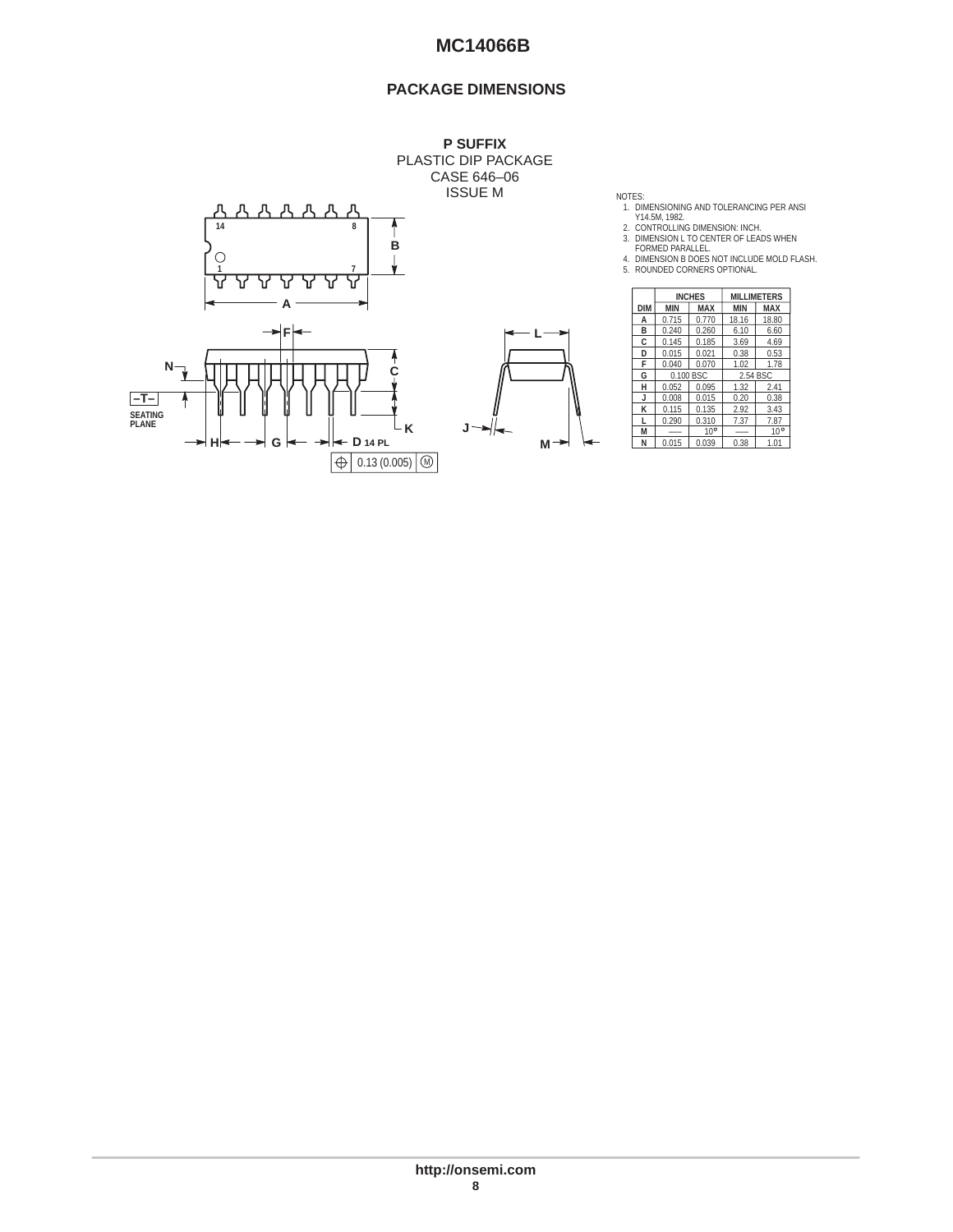### **PACKAGE DIMENSIONS**



NOTES:<br>
1. DIMENSIONING AND TOLERANCING PER ANSI<br>
Y14.5M, 1982.<br>
2. CONTROLLING DIMENSION: MILLIMETER.<br>
3. DIMENSIONS A AND B DO NOT INCLUDE<br>
MOLD PROTRUSION 0.15 (0.006)<br>
4. MAXIMUM MOLD PROTRUSION 0.15 (0.006)

PER SIDE.<br>5. DIMENSION D DOES NOT INCLUDE DAMBAR<br>PROTRUSION. ALLOWABLE DAMBAR<br>PROTRUSION SHALL BE 0.127 (0.005) TOTAL<br>IN EXCESS OF THE D DIMENSION AT<br>MAXIMUM MATERIAL CONDITION.

|            |              | <b>MILLIMETERS</b> |              | <b>INCHES</b> |  |
|------------|--------------|--------------------|--------------|---------------|--|
| <b>DIM</b> | <b>MIN</b>   | <b>MAX</b>         | <b>MIN</b>   | <b>MAX</b>    |  |
| А          | 8.55         | 8.75               | 0.337        | 0.344         |  |
| B          | 3.80         | 4.00               | 0.150        | 0.157         |  |
| Ċ          | 1.35         | 1.75               | 0.054        | 0.068         |  |
| D          | 0.35         | 0.49               | 0.014        | 0.019         |  |
| F          | 0.40         | 1.25               | 0.016        | 0.049         |  |
| G          | 1.27 BSC     |                    | 0.050 BSC    |               |  |
| J          | 0.19         | 0.25               | 0.008        | 0.009         |  |
| к          | 0.10         | 0.25               | 0.004        | 0.009         |  |
| м          | $\circ$<br>በ | $7^\circ$          | $\circ$<br>n | $7^{\circ}$   |  |
| P          | 5.80         | 6.20               | 0.228        | 0.244         |  |
| R          | 0.25         | 0.50               | 0.010        | 0.019         |  |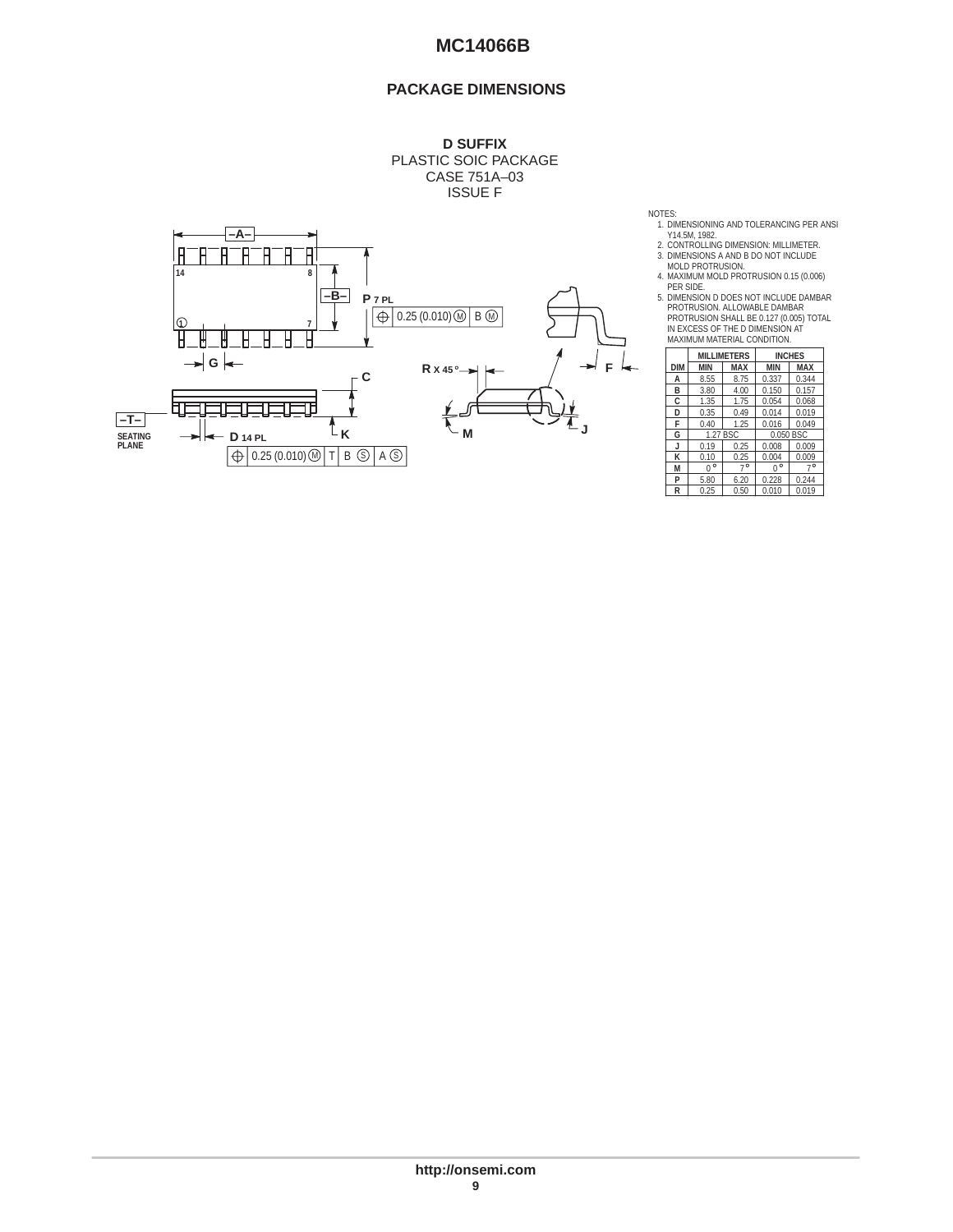### **PACKAGE DIMENSIONS**

#### **DT SUFFIX** PLASTIC TSSOP PACKAGE CASE 948G–01 ISSUE O



NOTES:

1. DIMENSIONING AND TOLERANCING PER ANSI<br>21. CONTROLLING DIMENSION: MILLIMETER.<br>3. DIMENSION A DOES NOT INCLUDE MOLD<br>FLASH, PROTRUSIONS OR GATE BURRS.<br>FLASH, PROTRUSIONS OR GATE BURRS.<br>FLASH OR GATE BURRS SHALL NOT EXCEED

0.15 (0.006) PER SIDE. 4. DIMENSION B DOES NOT INCLUDE INTERLEAD FLASH OR PROTRUSION.<br>INTERLEAD FLASH OR PROTRUSION.<br>INTERLEAD FLASH OR PROTRUSION SHALL NOT

INTERLEAD FLASH OR PROTRUSION SHALL NOT<br>EXCEED<br>0.25 (0.010) PER SIDE.<br>5. DIMENSION K DOES NOT INCLUDE DAMBAR<br>PROTRUSION ALLOWABLE DAMBAR<br>PROTRUSION SHALL BE 0.08 (0.003) TOTAL IN<br>EXCESS OF THE K DIMENSION AT MAXIMUM<br>MATERI

6. TERMINAL NUMBERS ARE SHOWN FOR REFERENCE ONLY.

7. DIMENSION A AND B ARE TO BE

| κ                |            | DETERMINED AT DATUM PLANE -W-<br><b>MILLIMETERS</b><br><b>INCHES</b> |             |             |             |  |  |
|------------------|------------|----------------------------------------------------------------------|-------------|-------------|-------------|--|--|
| K <sub>1</sub>   |            |                                                                      |             |             |             |  |  |
|                  | <b>DIM</b> | <b>MIN</b>                                                           | <b>MAX</b>  | <b>MIN</b>  | <b>MAX</b>  |  |  |
|                  | А          | 4.90                                                                 | 5.10        | 0.193       | 0.200       |  |  |
|                  | B          | 4.30                                                                 | 4.50        | 0.169       | 0.177       |  |  |
|                  | C          | ---                                                                  | 1.20        | ---         | 0.047       |  |  |
|                  | D          | 0.05                                                                 | 0.15        | 0.002       | 0.006       |  |  |
|                  | F          | 0.50                                                                 | 0.75        | 0.020       | 0.030       |  |  |
| <b>CTION N-N</b> | G          | 0.65 BSC                                                             |             | 0.026 BSC   |             |  |  |
|                  | н          | 0.50                                                                 | 0.60        | 0.020       | 0.024       |  |  |
|                  |            | 0.09                                                                 | 0.20        | 0.004       | 0.008       |  |  |
| -W-              | J1         | 0.09                                                                 | 0.16        | 0.004       | 0.006       |  |  |
|                  | к          | 0.19                                                                 | 0.30        | 0.007       | 0.012       |  |  |
|                  | K1         | 0.19                                                                 | 0.25        | 0.007       | 0.010       |  |  |
|                  |            | 6.40 BSC                                                             |             | 0.252 BSC   |             |  |  |
|                  | M          | $0^{\circ}$                                                          | $8^{\circ}$ | $0^{\circ}$ | $8^{\circ}$ |  |  |
|                  |            |                                                                      |             |             |             |  |  |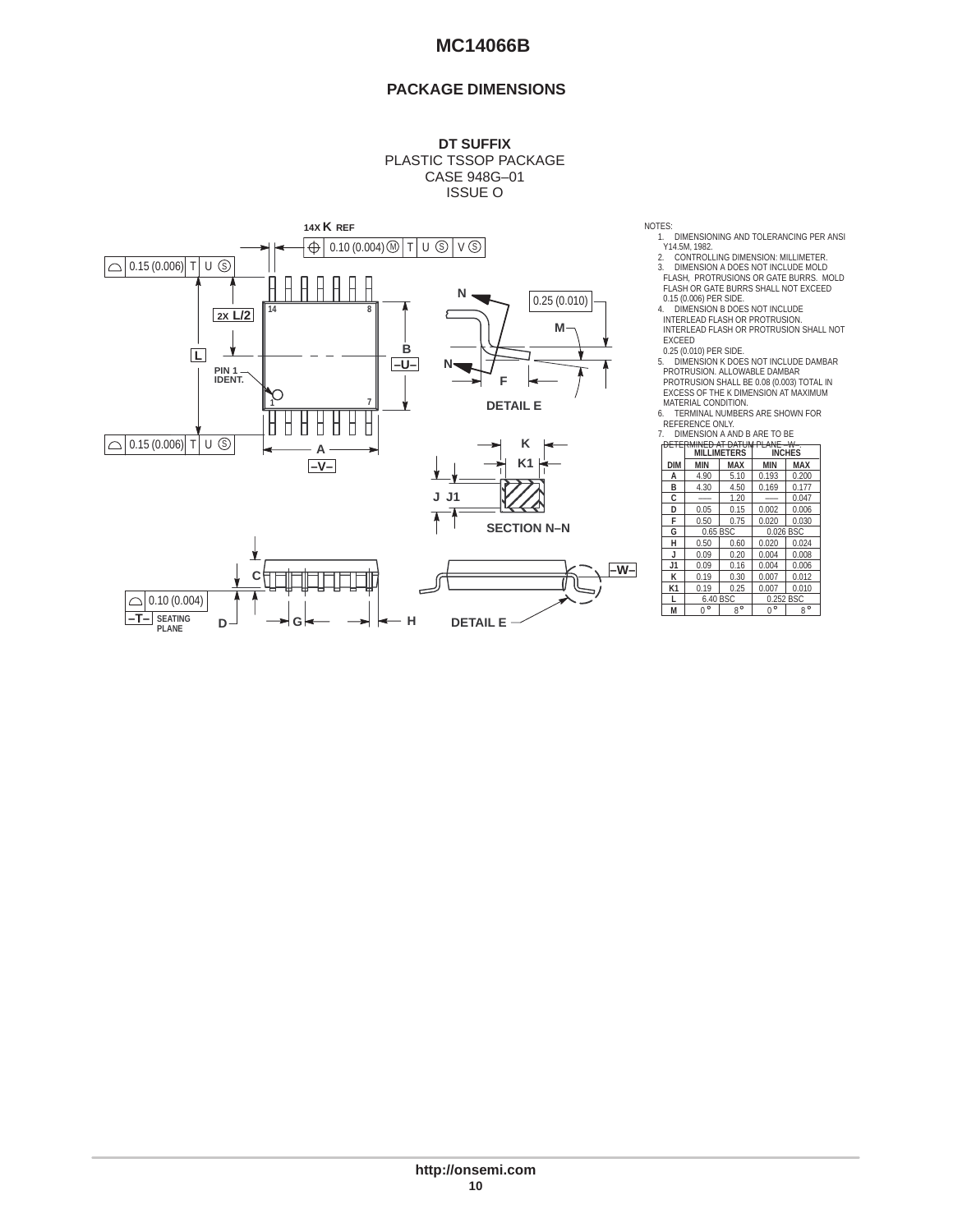### **PACKAGE DIMENSIONS**









NOTES:<br>1. DIMENSIONING AND TOLERANCING PER ANSI

1. DIMENSIONING AND TOLERANCING PER ANSINATION (1982)<br>2. CONTROLLING DIMENSION: MILLIMETER.<br>2. CONTROLLING DIMENSION: MILLIMETER.<br>3. DIMENSIONS D AND E DO NOT INCLUDE<br>MEASURED AT THE PARTING LINE. MOLD FLASH<br>OR PROTRUSIONS TO BE 0.46 ( 0.018).

|                 |              | <b>MILLIMETERS</b> |              | <b>INCHES</b> |  |
|-----------------|--------------|--------------------|--------------|---------------|--|
| <b>DIM</b>      | <b>MIN</b>   | MAX                |              | <b>MAX</b>    |  |
| А               | 2.05         |                    |              | 0.081         |  |
| A <sub>1</sub>  | 0.05         | 0.20               | 0.002        | 0.008         |  |
| b               | 0.35         | 0.50               | 0.014        | 0.020         |  |
| c.              | 0.18         | 0.27               | 0.007        | 0.011         |  |
| D               | 9.90         | 10.50              | 0.390        | 0.413         |  |
| E               | 5.10         | 5.45               | 0.201        | 0.215         |  |
| e               | 1.27 BSC     |                    |              | 0.050 BSC     |  |
| ĨΗ <sub>Ε</sub> | 7.40         | 8.20               | 0.291        | 0.323         |  |
| 0.50            | 0.50         | 0.85               | 0.020        | 0.033         |  |
| L <sub>Ε</sub>  | 1.10         | 1.50               | 0.043        | 0.059         |  |
| M               | $\circ$<br>U | $10^{\circ}$       | $\circ$<br>በ | $10^{\circ}$  |  |
| Q1              | 0.70         | 0.90               | 0.028        | 0.035         |  |
| z               |              | 1.42               |              | 0.056         |  |